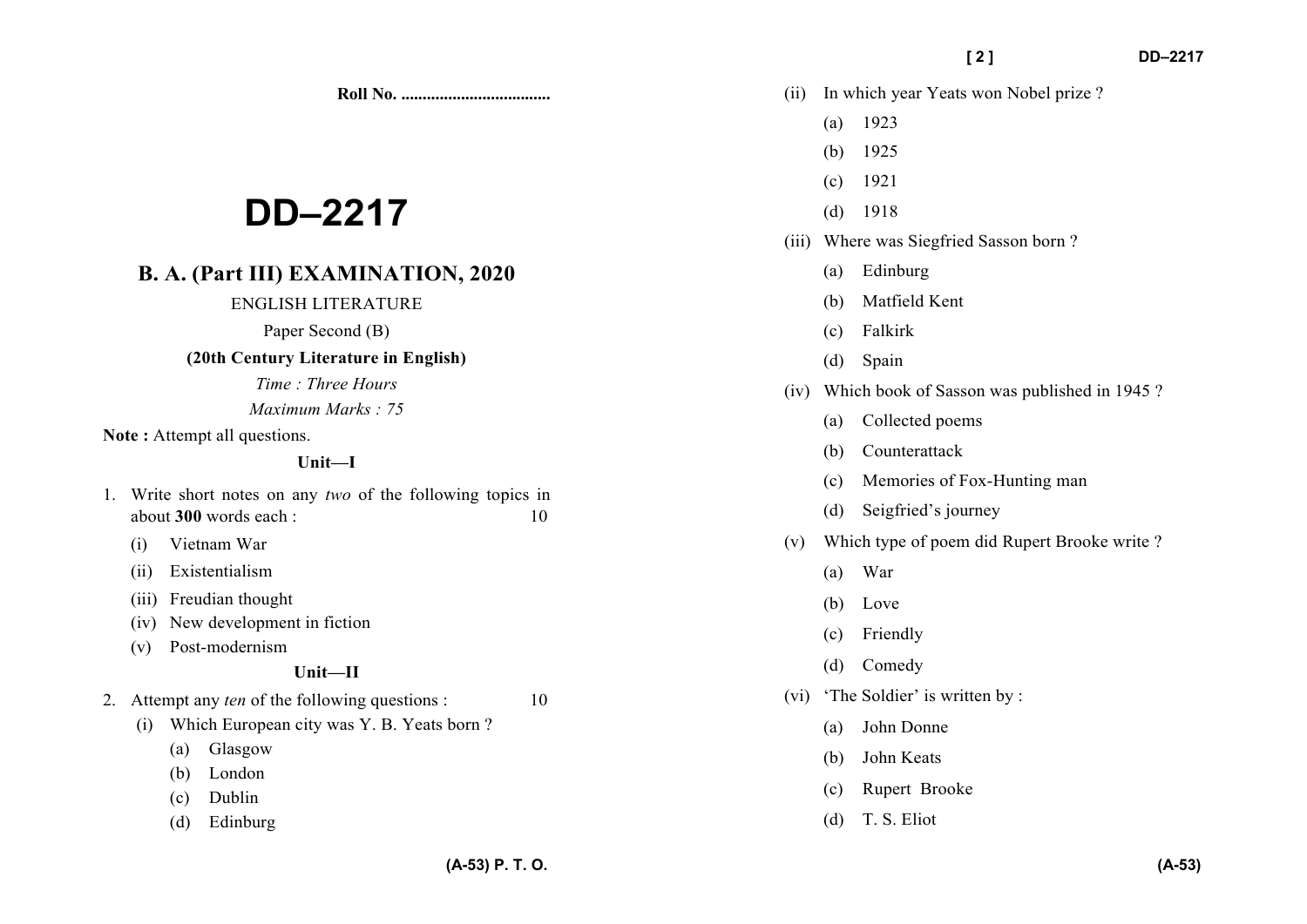- (a) Lexington
- (b) Massachusetts
- (c) Missouri
- (d) Jefferson city
- (viii)To whom did Eliot dedicate the poem 'The Waste Land' ?
	- (a) Ezra Pound
	- (b) James Joyce
	- (c) W. H. Auden
	- (d) William Yeats
- (ix) When did Owen die ?
	- (a) November 4, 1918
	- (b) December 4, 1918
	- (c) January 4, 1919
	- (d) February 4, 1919
- (x) Where did Auden die ?
	- (a) Holt
	- (b) Birmingham
	- (c) New York
	- (d) Vienna
- (xi) Louis Mac Neice was born in :
	- (a) September 12, 1907
	- (b) September 12, 1908
	- (c) September 12, 1909
	- (d) September 12, 1910
- (xii) "All that you can imagine you already know" is a famous quote of the poet :
	- (a) Dylan Thomas
	- (b) Stephen Spender
	- (c) Louis Mac Neice
- (xiii) On 4 April, 1940, Dylan published a book of short stories called "Portrait of the Artist as a young ......." What word is missing from the title ?
	- (a) Man
	- (b) Genius
	- (c) Dog
	- (d) Lay about
- (xiv) What are the themes of Philip Larkin's poetry ?

# **Unit—III**

3. Critically examine the theme of the poem 'The Waste Land' by T. S. Eliot. 15

# $Q_r$

Write critical appreciation of the poem 'Disabled' by Wilfred Owen.

# *Or*

Write Siegfried Sasson as a poet with reference to his poem 'Falling Asleep'.

# *Or*

The poem 'The Hill' deals with the ecstacy of love in the first part with a twist in the end. Explain it.

# *Or*

Give a justification that Miss Gee's character in the poem is natural, simply filled with purity and reality.